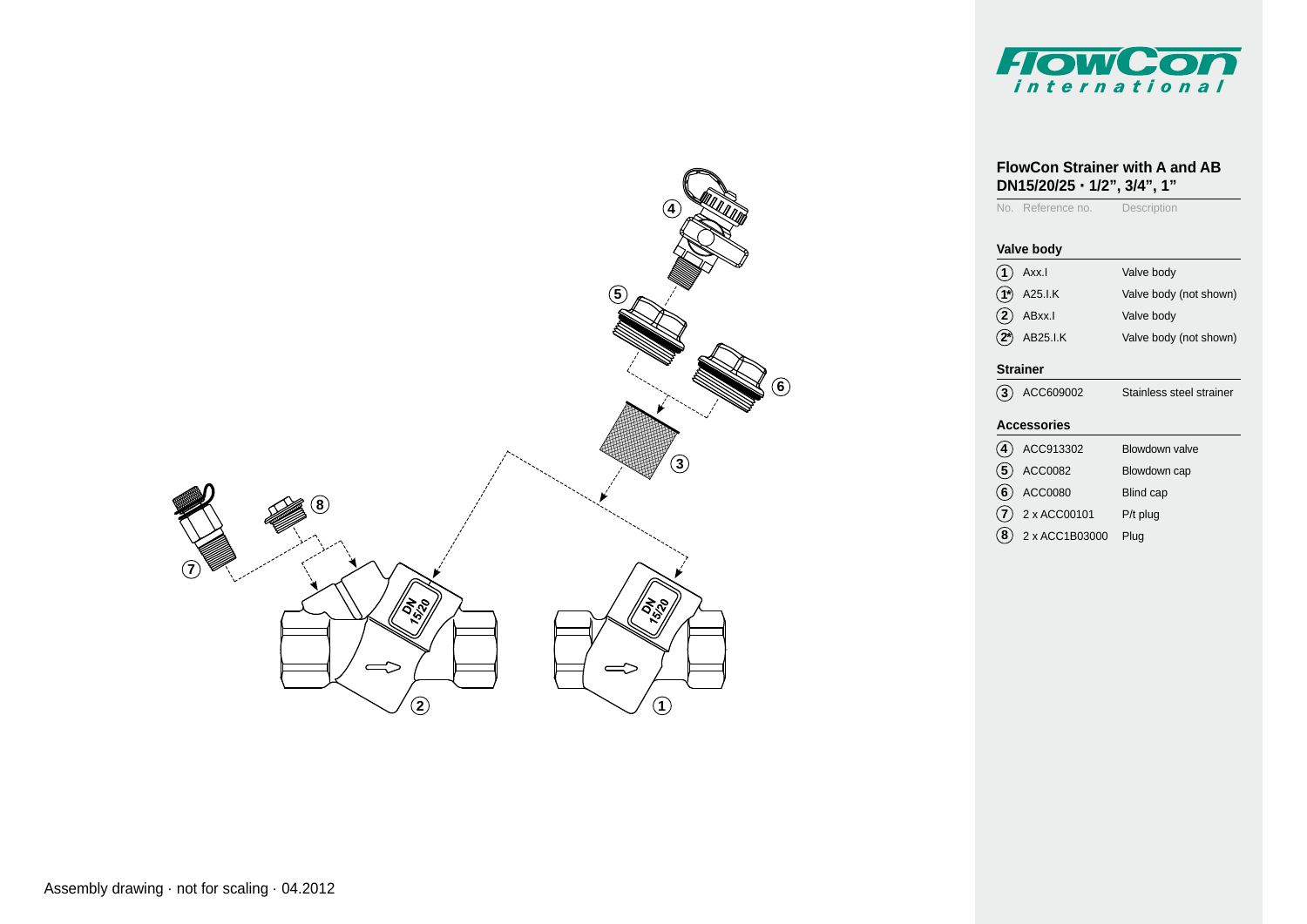

# **FrowCon 116 6 11 Apr 10**  $\parallel$ **7 7 8 8 10 2 9 4 11 11 11 11 3 5**

### **FlowCon Strainer with ABS1 DN15/20/25 · 1/2", 3/4", 1"** No. Reference no. Description **Valve body**

|                    | ABS1           | Valve body                                    |  |  |
|--------------------|----------------|-----------------------------------------------|--|--|
| <b>Strainer</b>    |                |                                               |  |  |
| $\mathbf{2}$       | ACC609002      | Stainless steel strainer                      |  |  |
| <b>Accessories</b> |                |                                               |  |  |
| (3)                | ACC913302      | Blowdown valve                                |  |  |
| $\overline{4}$     | ACC0082        | Blowdown cap                                  |  |  |
| (5                 | ACC0080        | <b>Blind cap</b>                              |  |  |
| 6)                 | 1C000xx        | Male union end conn.<br>15-25mm (1/2"-1")     |  |  |
| (7)                | 1C000xx        | Female union end conn.<br>15-20mm (1/2"-3/4") |  |  |
| 8)                 | 1C000xx        | Sweat union end conn.<br>15-22mm              |  |  |
| (9                 | 2 x ACC00101   | $P/t$ plug                                    |  |  |
| (10                | 2 x ACC1B03000 | Plug                                          |  |  |
| (11                | ACC0001        | Adjustment key                                |  |  |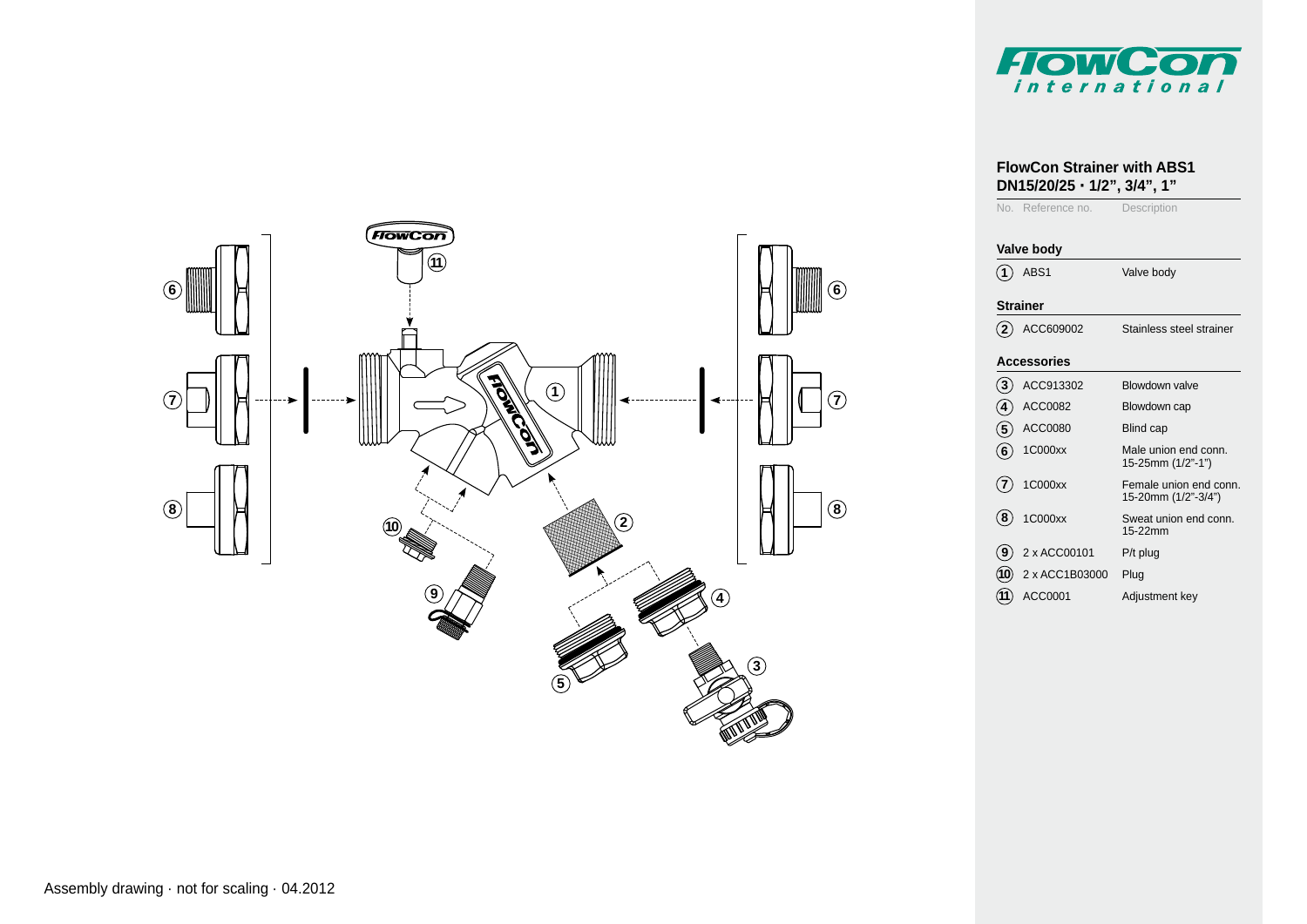

### **FlowCon Strainer with AB DN25/32 · 1", 1 1/4"**

No. Reference no. Description

### **Valve body**

**1** ABxx.I Valve body

### **Strainer**

**2** ACC609003 Stainless steel strainer

### **Accessories**

- **5** ACC0081 **6** 2 x ACC00101 **3**) ACC913302 ACC0083 Blowdown valve Blowdown cap Blind cap P/t plug **4**
- **7** 2 x ACC1B03000 Plug